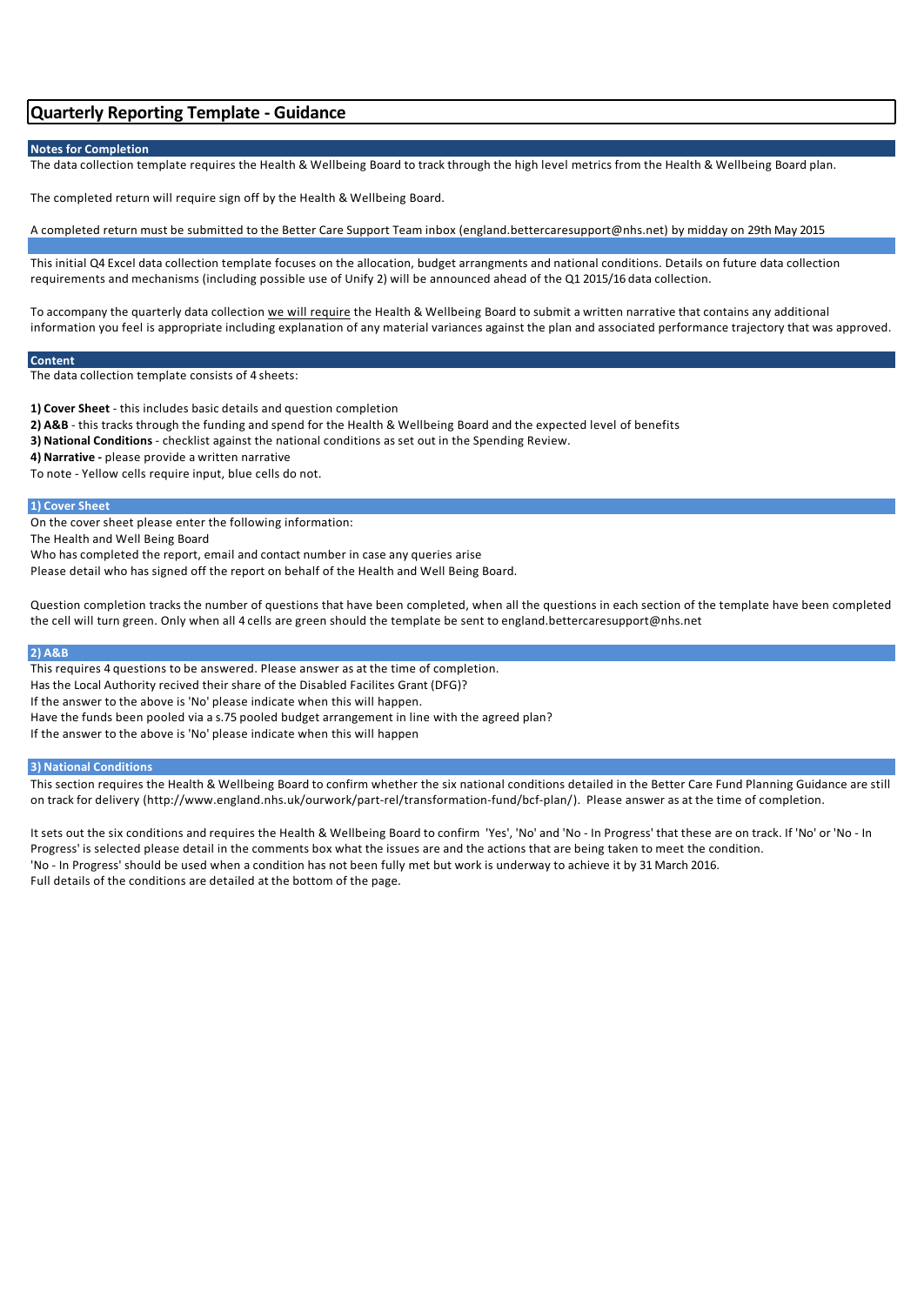**Cover and Basic Details**

**Q4 2014/15**

| <b>Health</b><br><b>Board</b><br>and<br><b>WPII</b><br>seins | <b>Sea</b><br>on.<br>. . |
|--------------------------------------------------------------|--------------------------|

| completed by:                                                               | <b>Nick Faint</b>         |  |
|-----------------------------------------------------------------------------|---------------------------|--|
|                                                                             |                           |  |
| e-mail:                                                                     | nickfaint@southend.gov.uk |  |
|                                                                             |                           |  |
| contact number:                                                             | 01702 212113              |  |
|                                                                             |                           |  |
| Who has signed off the report on behalf of the Health and Well Being Board: | <b>SBC &amp; CCG</b>      |  |

Question Completion - when all questions have been answered and the validation boxes below have turned green you should send the template to **england.bettercaresupport@nhs.net saving the file as 'Name HWB.xls' for example 'County Durham HWB.xls'**

|                        | $\vert$ No. of questions answered $\vert$ |
|------------------------|-------------------------------------------|
| $ 1.$ Cover            |                                           |
| 2. A&B                 |                                           |
| 3. National Conditions | 16                                        |
| 4. Narrative           |                                           |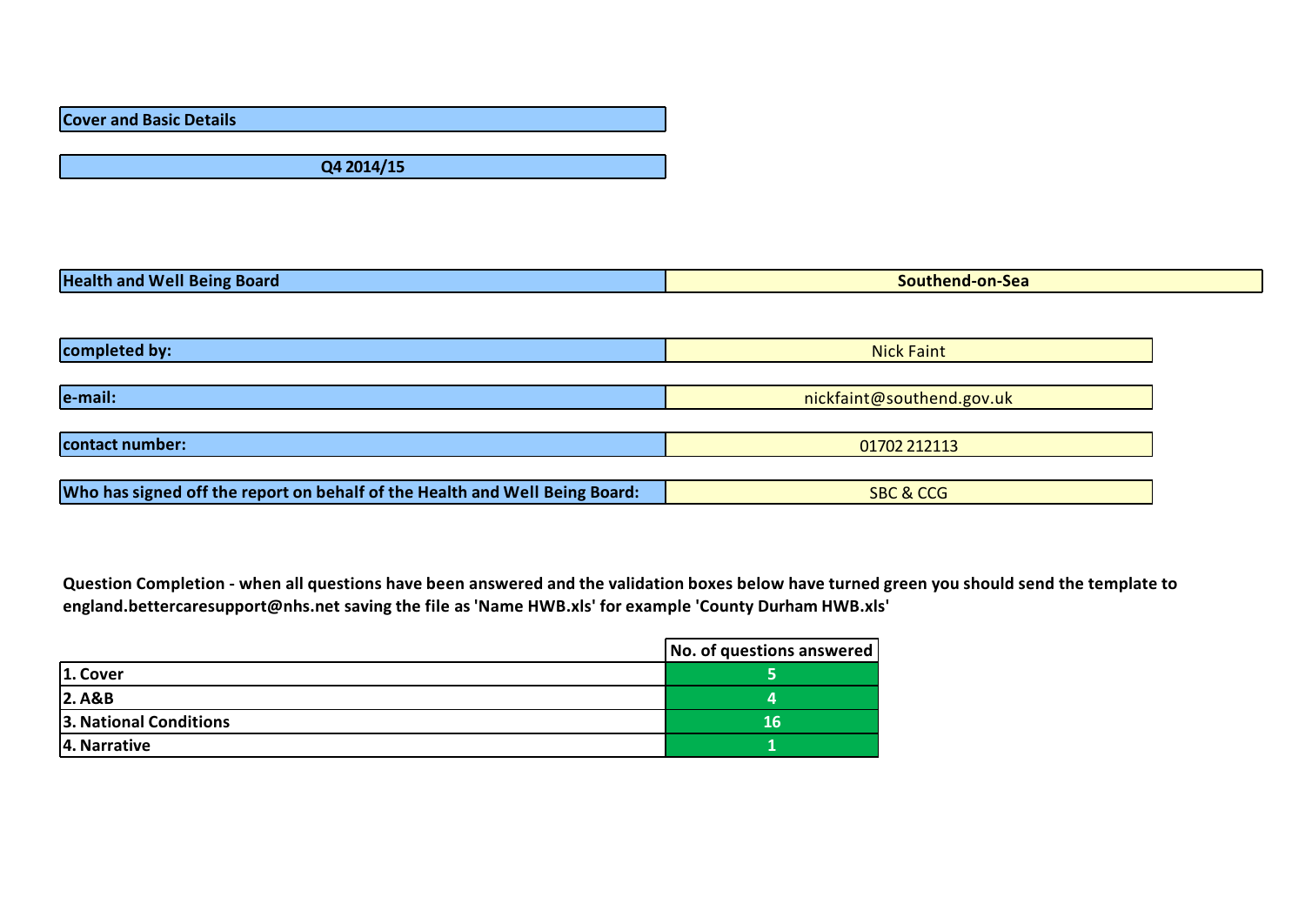Selected Health and Well Being Board:

**Southend-on-Sea**

Data Submission Period:

**Q4 2014/15**

**Allocation and budget arrangements**

| Has the housing authority received its DFG allocation? |  |
|--------------------------------------------------------|--|

If the answer to the above is 'No' please indicate when this will happen  $dd/mm/yy$ 

| Have the funds been pooled via a s.75 pooled budget arrangement in line with |      |
|------------------------------------------------------------------------------|------|
| the agreed plan?                                                             | Yesl |

| If the answer to the above is 'No' please indicate when this will happen | dd/mm/yy |
|--------------------------------------------------------------------------|----------|
|                                                                          |          |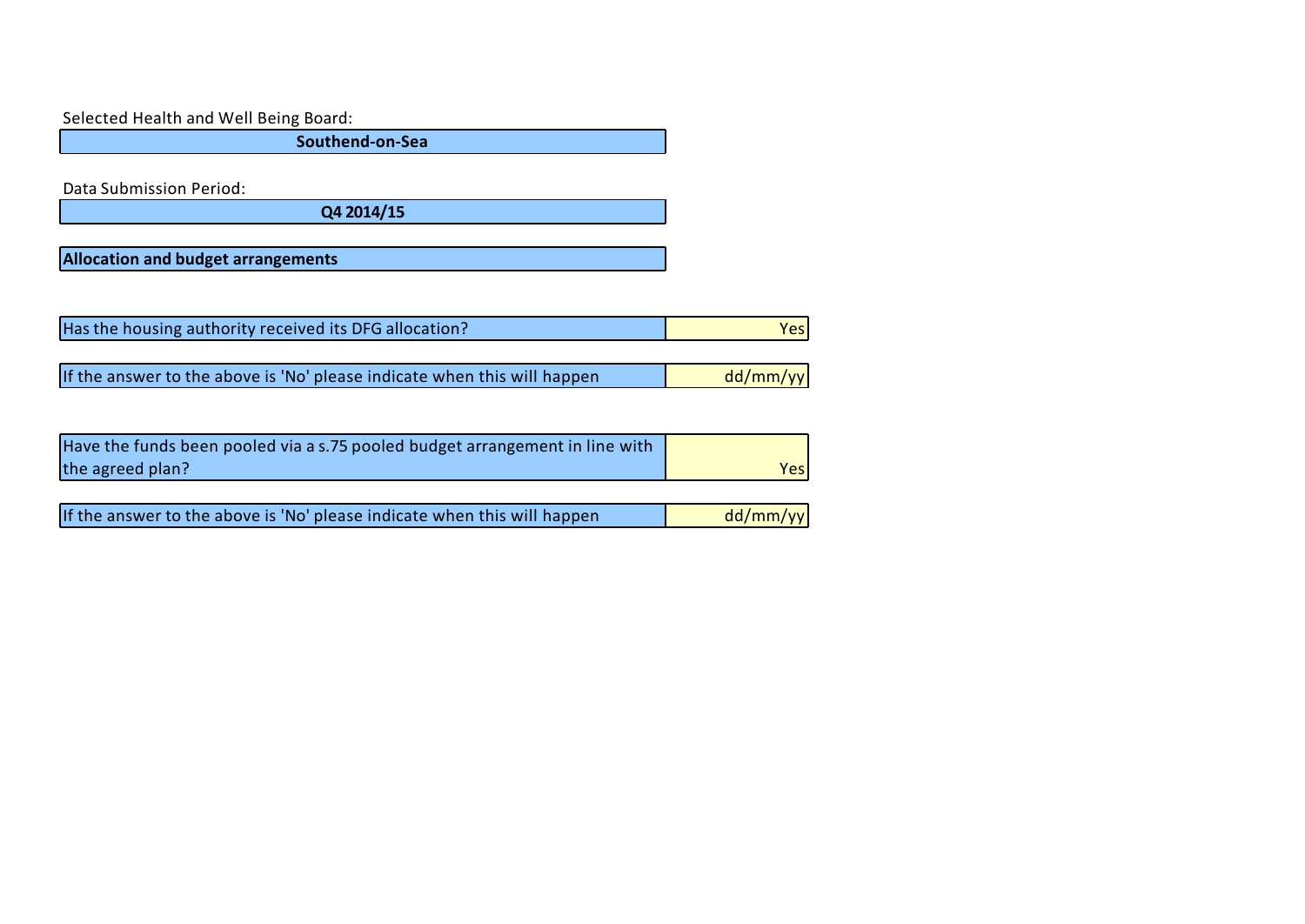|                            | Southend-on-Sea |  |
|----------------------------|-----------------|--|
|                            |                 |  |
| Data Submission Period:    |                 |  |
|                            | Q4 2014/15      |  |
|                            |                 |  |
| <b>National Conditions</b> |                 |  |
|                            |                 |  |

The Spending Round established six national conditions for access to the Fund. Please confirm by selecting 'Yes', 'No' or 'No - In Progress' against the relevant condition as to whether these are on track as per your final BCF plan. Further details on the conditions are specified below.

If 'No' or 'No - In Progress' is selected for any of the conditions please include a comment in the box to the right

|                                                                                                        | <b>Please Select</b> |                                                                                                                                                                               |
|--------------------------------------------------------------------------------------------------------|----------------------|-------------------------------------------------------------------------------------------------------------------------------------------------------------------------------|
|                                                                                                        | (Yes, No or No - In  |                                                                                                                                                                               |
| <b>Condition</b>                                                                                       | Progress)            | <b>Comment</b>                                                                                                                                                                |
| 1) Are the plans still jointly agreed?                                                                 | Yes                  |                                                                                                                                                                               |
| 2) Are Social Care Services (not spending) being protected?                                            | Yes                  |                                                                                                                                                                               |
| 3) Are the 7 day services to support patients being discharged and prevent                             | No - In Progress     | The plan for 7 day services continues to develop with the following activities;                                                                                               |
| unnecessary admission at weekends in place and delivering?                                             |                      | System Resilience; resilience funding was made available during the course of Autumn 2014 with an emphasis on 7 day working. A detailed review has been carried               |
| 4) In respect of data sharing - confirm that:                                                          |                      |                                                                                                                                                                               |
| i) Is the NHS Number being used as the primary identifier for health and care                          | No - In Progress     | Southend has led the national agenda regarding the sharing of health and social care data. In April 2015 the Secretary of State formally approved our application to          |
| services?                                                                                              |                      | link health and social care data for the purposes of risk stratification. Our go-live date for data to start flowing is end July 2015 / early Aug 2015, this will satisfy the |
| ii) Are you pursuing open APIs (i.e. systems that speak to each other)?                                | Yes                  |                                                                                                                                                                               |
| iii) Are the appropriate Information Governance controls in place for                                  | Yes                  |                                                                                                                                                                               |
| information sharing in line with Caldicott 2?                                                          |                      |                                                                                                                                                                               |
| 5) Is a joint approach to assessments and care planning taking place and where $\gamma$                |                      |                                                                                                                                                                               |
| funding is being used for integrated packages of care, is there an accountable                         |                      |                                                                                                                                                                               |
| professional?                                                                                          |                      |                                                                                                                                                                               |
| 6) Is an agreement on the consequential impact of changes in the acute sector $\mathbf{v}_{\text{eq}}$ |                      |                                                                                                                                                                               |
| in place?                                                                                              |                      |                                                                                                                                                                               |

#### **National conditions - Guidance**

The Spending Round established six national conditions for access to the Fund:

#### **1) Plans to be jointly agreed**

The Better Care Fund Plan, covering a minimum of the pooled fund specified in the Spending Round, and potentially extending to the totality of the health and care spend in the Health and Wellbeing Board area, should be sig constituent Councils and Clinical Commissioning Groups. In agreeing the plan, CCGs and councils should engage with all providers likely to be affected by the use of the fund in order to achieve the best outcomes for local of services. This should include an assessment of future capacity and workforce requirements across the system. The implications for local providers should be set out clearly for Health and Wellbeing Boards so that their a the service change consequences.

#### **2) Protection for social care services (not spending)**

Local areas must include an explanation of how local adult social care services will be protected within their plans. The definition of protecting services is to be agreed locally. It should be consistent with 2012 Departm the NHS to social care in 2013/14: https://www.gov.uk/government/uploads/system/uploads/attachment\_data/file/213223/Funding-transfer-from-the-NHS-to-social-care-in-2013-14.pdf

#### 3) As part of agreed local plans, 7-day services in health and social care to support patients being discharged and prevent unnecessary admissions at weekends

Local areas are asked to confirm how their plans will provide 7-day services to support patients being discharged and prevent unnecessary admissions at weekends. If they are not able to provide such plans, they must explai services to be provided. This will be for local determination and agreement. There is clear evidence that many patients are not discharged from hospital at weekends when they are clinically fit to be discharged because the national review of urgent and emergency care sponsored by Sir Bruce Keogh for NHS England provided guidance on establishing effective 7-day services within existing resources.

#### **4) Better data sharing between health and social care, based on the NHS number**

The safe, secure sharing of data in the best interests of people who use care and support is essential to the provision of safe, seamless care. The use of the NHS number as a primary identifier is an important element of t safe and timely sharing of information. It is also vital that the right cultures, behaviours and leadership are demonstrated locally, fostering a culture of secure, lawful and appropriate sharing of data to support better

Local areas should: • confirm that they are using the NHS Number as the primary identifier for health and care services, and if they are not, when they plan to;

• confirm that they are pursuing open APIs (i.e. systems that speak to each other); and

• ensure they have the appropriate Information Governance controls in place for information sharing in line with Caldicott 2, and if not, when they plan for it to be in place.

NHS England has already produced guidance that relates to both of these areas. (It is recognised that progress on this issue will require the resolution of some Information Governance issues by DH).

#### 5) Ensure a joint approach to assessments and care planning and ensure that, where funding is used for integrated packages of care, there will be an accountable professional

Local areas should identify which proportion of their population will be receiving case management and a lead accountable professional, and which proportions will be receiving self-management help - following the principle a particularly important priority for better integrated bealth and social care services, supported by accountable professionals. The Government has set out an ambition in the Mandate that GPs should be accountable for co-o complex needs.

#### **6) Agreement on the consequential impact of changes in the acute sector**

Local areas should identify, provider-by-provider, what the impact will be in their local area, including if the impact goes beyond the acute sector. Assurance will also be sought on public and patient and service user eng Ministers have indicated that, in line with the Mandate requirements on achieving parity of esteem for mental health, plans must not have a negative impact on the level and quality of mental health services.